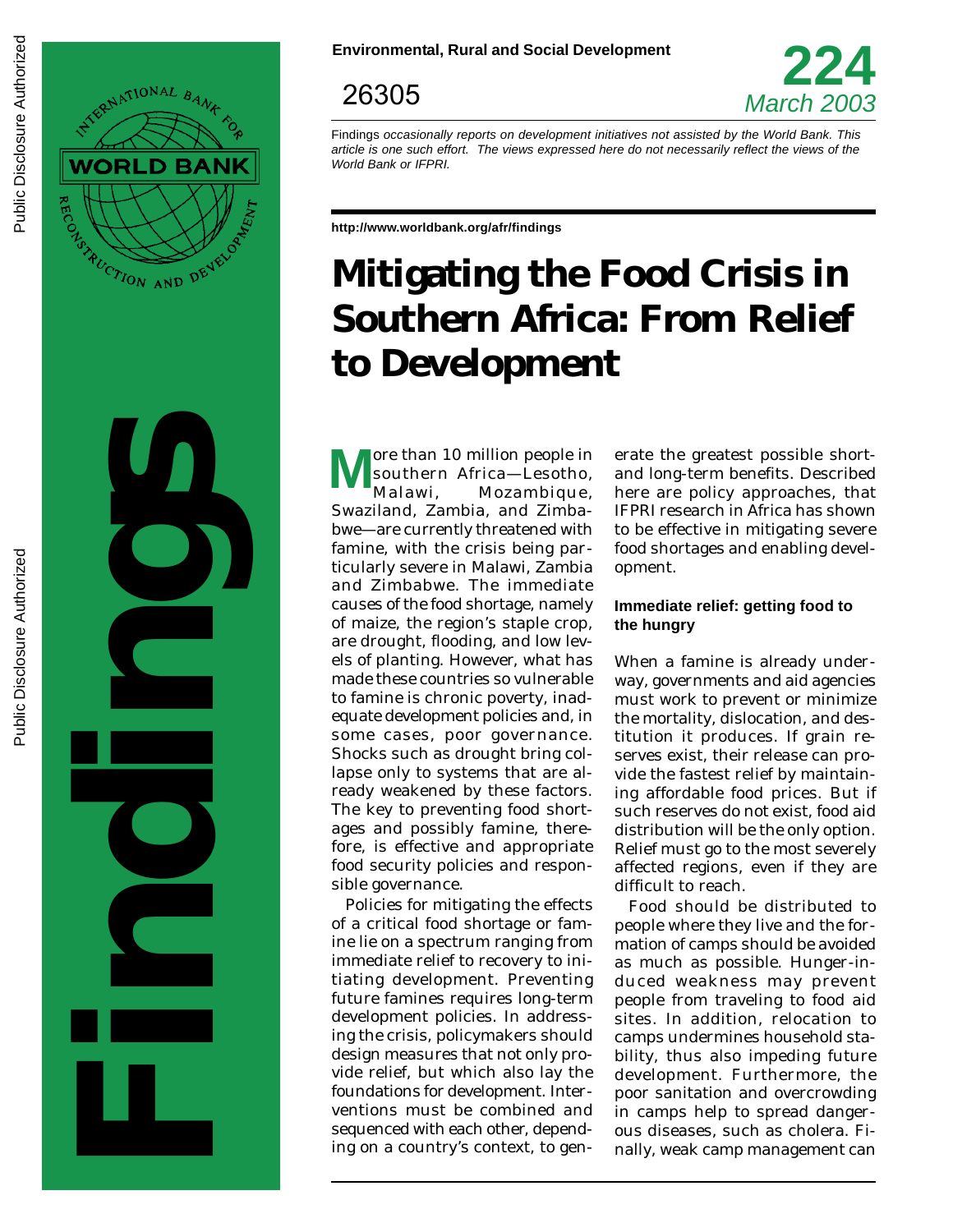leave the neediest unassisted and expose the vulnerable to exploitation from more powerful residents. The most affected areas of the countries should be targeted first since food shortages are more severe in them owing to local environmental calamity, remoteness or other factors. In Lesotho, for example, poverty and malnutrition are particularly pronounced in mountainous and difficult to reach areas. In Mozambique, food shortages are occurring in the south and central regions. A mitigation strategy can be more effective in terms of cost and of achieving its aims if it targets food aid to the severely affected areas and uses other programs to address shortages elsewhere. Criteria for ranking the severity of hunger by district might include crop production records, emigration numbers, and anthropometric measures of nutritional status, and reported mortality rates.

Within areas, assistance should be aimed at the neediest households. Within targeted and non-targeted areas, households differ in size, wealth, composition, and coping capacity. Food must be distributed to households according to these characteristics. Otherwise, large families, households headed by a female or an elderly person and those that have no additional coping mechanisms will suffer. Measures must also be taken to prevent discrimination by ethnicity, political affiliation and other characteristics. Households discriminated against in normal times are frequently poorer to begin with. Governments and aid organizations must therefore use standardized, formal and transparent rules for distribution and enforce them to ensure that the most disadvantaged households receive the aid they need.

During the relief phase and the subsequent recovery phase, governments need to increase or maintain public and clinical health services. Most of the deaths that occur during a famine are in fact due to disease not starvation. Undernutrition makes people more susceptible to disease, and existing health services are often unable to take on an added burden during a crisis. Some of the services that are particularly important are infant care and nutrition, sanitation and those for people with AIDS.

In sum, immediate relief interventions should be designed to save lives and prevent instability as rapidly as possible, so that further measures, for true recovery and development, can be implemented.

### **Recovery: assessment, laborintensive employment programs, and public-private partnerships**

Once the crisis phase is over, an assessment of the vulnerability of each area in the country could be done. The results of such an exercise could help determine what kinds of measures are needed. Some household-level indicators that might be useful are: food intake, available food sources, coping capacity, link to markets and asset holdings.

A program that can be highly effective for recovery and in areas where the food shortage is not acute is of labor-intensive public works projects for the poor. These programs offer short-term income to the poor and serve as risk insurance. A public works program in operation in Zimbabwe in the 1980s has in fact been regarded as a factor that prevented a famine in

| <b>Findings</b><br>Findings would also be of interest to:<br>Name experience and the second contract of the second contract of the second contract of the second contract of the second contract of the second contract of the second contract of the second contract of the second contrac<br><b>Institution</b> | <b>Findings can be accessed via the World Bank</b><br>Group's website at http://www.worldbank.org/<br>Click on Publications, then Periodicals. Or,<br>click on Countries and Regions, then Africa                                                                                                                       |
|-------------------------------------------------------------------------------------------------------------------------------------------------------------------------------------------------------------------------------------------------------------------------------------------------------------------|-------------------------------------------------------------------------------------------------------------------------------------------------------------------------------------------------------------------------------------------------------------------------------------------------------------------------|
| <b>Address</b>                                                                                                                                                                                                                                                                                                    | Letters, comments, and requests for publications not<br>available at the World Bank Bookstore should be<br>addressed to:<br>Editor, Findings<br>Operational Quality and Knowledge Services<br>Africa Region, The World Bank<br>1818 H Street NW, Room J-5-055<br>Washington, D.C. 20433<br>e-mail: pmohan@worldbank.org |
|                                                                                                                                                                                                                                                                                                                   |                                                                                                                                                                                                                                                                                                                         |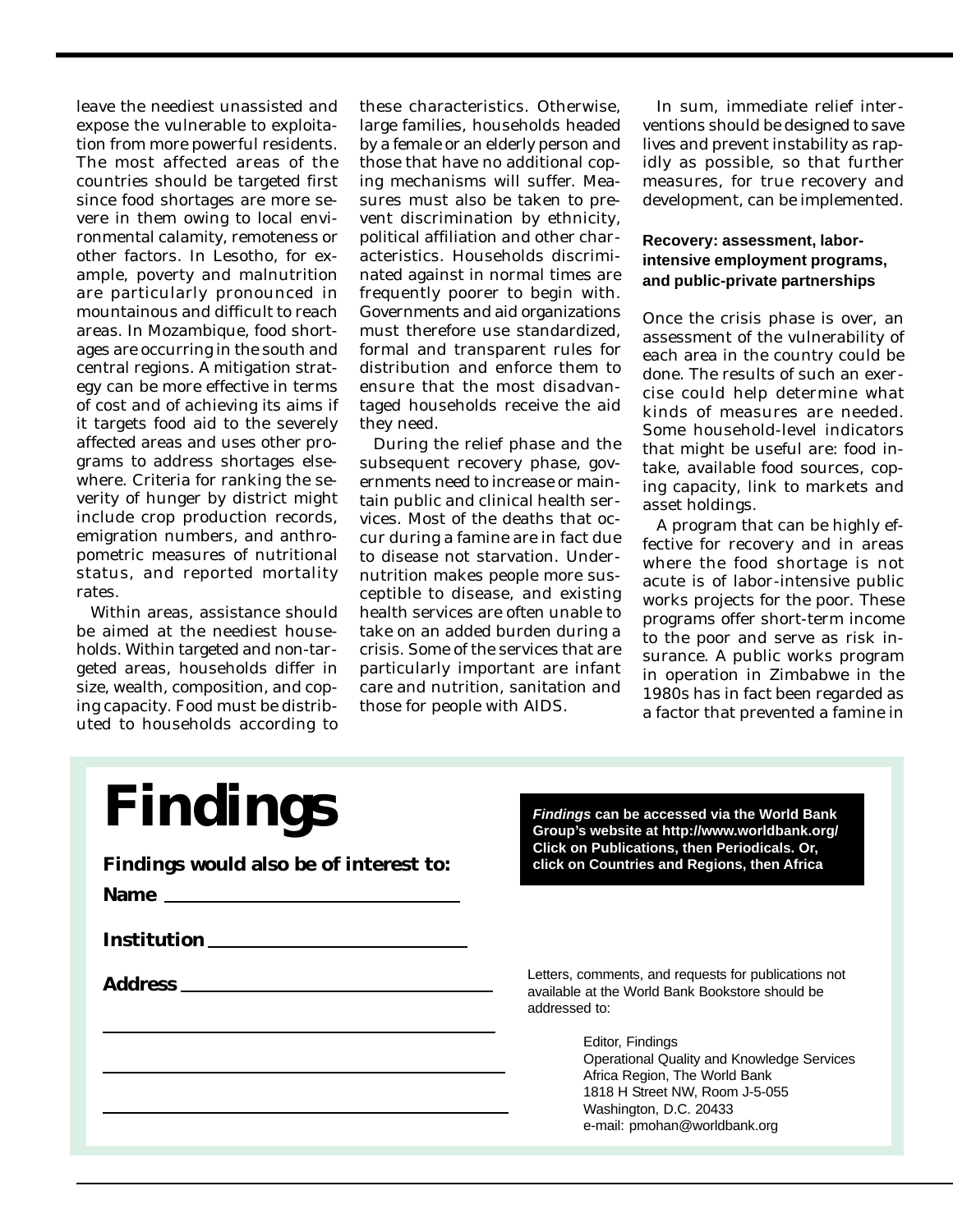1991. Where such schemes already exist, they should be expanded. These schemes also create assets by developing or improving public goods important for future food security, such as infrastructure and the natural resource base. However, if the capacity for such programs is not present, food and other schemes may be preferable. Governments could also encourage the commercial agriculture sector through incentives to implement employment schemes for the rural poor. Tobacco estates in Malawi and commercial farms in Zambia could temporarily employ rural people.

During recovery, when food is still expensive, payment in both public works programs and private farm schemes could be in the form of food. This would also work well in areas with poor infrastructure or far from markets. Cash wages are most appropriate in urban areas where food is available but incomes have declined and in rural areas where food markets function well.

As with food aid distribution, public works programs should employ standardized and formal criteria to target those suffering most. These programs can also reach more poor than nonpoor people if wages are set relatively low or the food supplied is rationed. To ensure that the benefits of projects are distributed across poor households, administrators could set minimum quotas for female participants or limit the number of participants per household.

However, food aid distribution will need to be continued for destitute households. Many households, especially those headed by females or the elderly, or in which working-age adults have AIDS, do not have an adult who can go out to work in public works schemes. A lack of food distribution or other programs for these households, especially for their children, would lead to a significant decline in human and social capital for future development. Furthermore, in areas prone to food shortages, populations may require food aid for several years.

Along with government measures, greater private-sector participation in distributing food could help alleviate local food shortages and lower prices. Although poor infrastructure may prevent the interregional transportation of food, availability within regions could be improved. For example, government food marketing systems, such as Malawi's ADMARC, could have private sellers supply governmentpurchased grain in areas that it does not serve. Such public-private partnerships could also create the basis for preventing famine in the future. While the recovery measures discussed above are intermediary steps in famine mitigation, they can, if planned correctly, make critical contributions for achieving food security in the long-term.

#### **Initiating development: technology, policy and institutions**

On the spectrum of interventions, what are required after some stability has been achieved are shortterm agricultural development measures. Southern Africa's vulnerability to famine stems largely from low agricultural productivity, mainly owing to soil degradation and low fertilizer application. Providing small farmers with basic agricultural technologies, such as fertilizer, seeds, or equipment, for the next season could help increase agricultural production in the near and long-term future, as these farmers generally lack these inputs. Free "starter packs" of fertilizer, seeds and legumes could be distributed to small farmers as Malawi did in 1998–99.

The agricultural technology inputs must be introduced at the right time in the year and appropriate for the agroecological conditions, farming practices, and the household's knowledge, skills and labor available. New inputs or assets should be easy to use, require little training and need little maintenance. Technology transfer schemes should also have flexibility to deal with temporary obstacles, such as unfavorable weather.

The governments also need to implement macroeconomic policies that provide small farmers with the incentive to produce staple food crops. If small farmers believe that commercial crops will bring higher incomes and involve less risk, they may not plant staple crops. If this scenario occurs, food shortages will continue into the following year. These policies, however, should not place an undue burden on the public sector.

Finally, there is a need to develop institutions to improve farmers' access to and use of new inputs and assets. Strengthening private markets for agricultural inputs would help to meet the demand of small farmers, reduce the responsibility of the public sector, and create the basis for long-term development. Affordable credit programs for the rural poor should also be established where informal and inexpensive borrowing does not exist. Credit would allow households to purchase inputs, buy emergency food, or replenish assets such as livestock, which are currently being sold at high levels in the region to buy food. Finally, agricultural extension systems oriented to small farmers must be improved to ensure that technology and credit inputs are used productively.

## **Broader policy needs for crisis mitigation and long-term food security**

In planning a mitigation strategy, no single type of intervention can be expected to achieve relief, recovery or the initiation of development. Planners must formulate the right combination and sequence of policies and programs, within the con